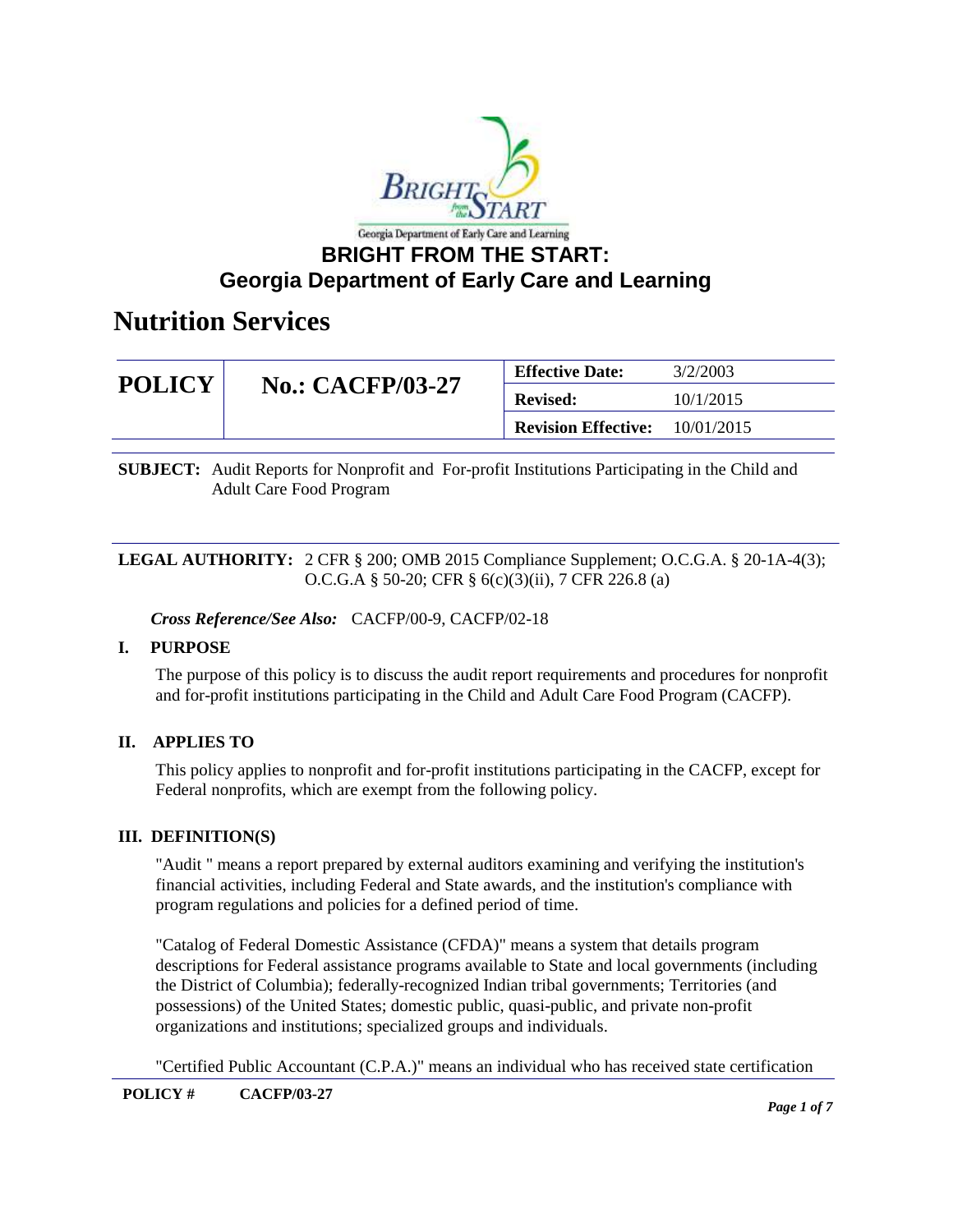| <b>POLICY</b> |                         | <b>Effective Date:</b>     | 3/2/2003   |
|---------------|-------------------------|----------------------------|------------|
|               | <b>No.: CACFP/03-27</b> | <b>Revised:</b>            | 10/1/2015  |
|               |                         | <b>Revision Effective:</b> | 10/01/2015 |

to practice accounting.

"Federal funds'" means financial assistance or cost–reimbursements that non-federal entities receive directly from Federal awarding agencies or indirectly from pass-through entities. It does not include procurement contracts, under grants or contracts, used to buy goods or services from vendors. Any audits of such vendors shall be covered by the terms and conditions of the contract. Please note: CACFP reimbursements paid to institutions are federal funds.

"For-profit institution" means a child care center, outside school hours care center, or an adult care center as defined by Bright from the Start: Georgia Department of Early Care and Learning (DECAL) and the Food and Nutrition Service (FNS) providing nonresidential care to adults or children that does not qualify for tax-exempt status under the Internal Revenue Code of 1986.

1. For-profit child care and outside school hours care center must meet the definitions defined by the FNS and the condition of 25% of the children in care (enrolled or licensed capacity, whichever is less) are eligible for free or reduced meals or 25% of the children in care (enrolled or licensed capacity) receive benefits from title XX or the center receives compensation from amounts granted to the States under title XX.

2. For-profit adult day care centers must meet the definition defined by the FNS and must receive compensation from amounts granted to the States under title XIX or title XX and 25% of adults enrolled in care are beneficiaries of title XIX, title XX, or a combination of titles XIX and XX.

"Nonprofit institution" means any corporation, trust, association, cooperative, or other organization that is operated primarily for scientific, educational, service, charitable, or similar purposes in the public interest; and is not organized primarily for-profit; and uses its net proceeds to maintain, improve, or expand the operations of the organization.

"State funds" means any funds provided by state appropriations or other revenue sources retained by the contracting state organization but does not include federal pass-through assistance.

### **IV. POLICY**

#### FEDERAL AUDIT REQUIREMENTS

The CFDA number for Child Nutrition Program CACFP is 10.558. All institutions should refer to this number for audit purposes. All Independent single audits or audited financial statements must include the CFDA number.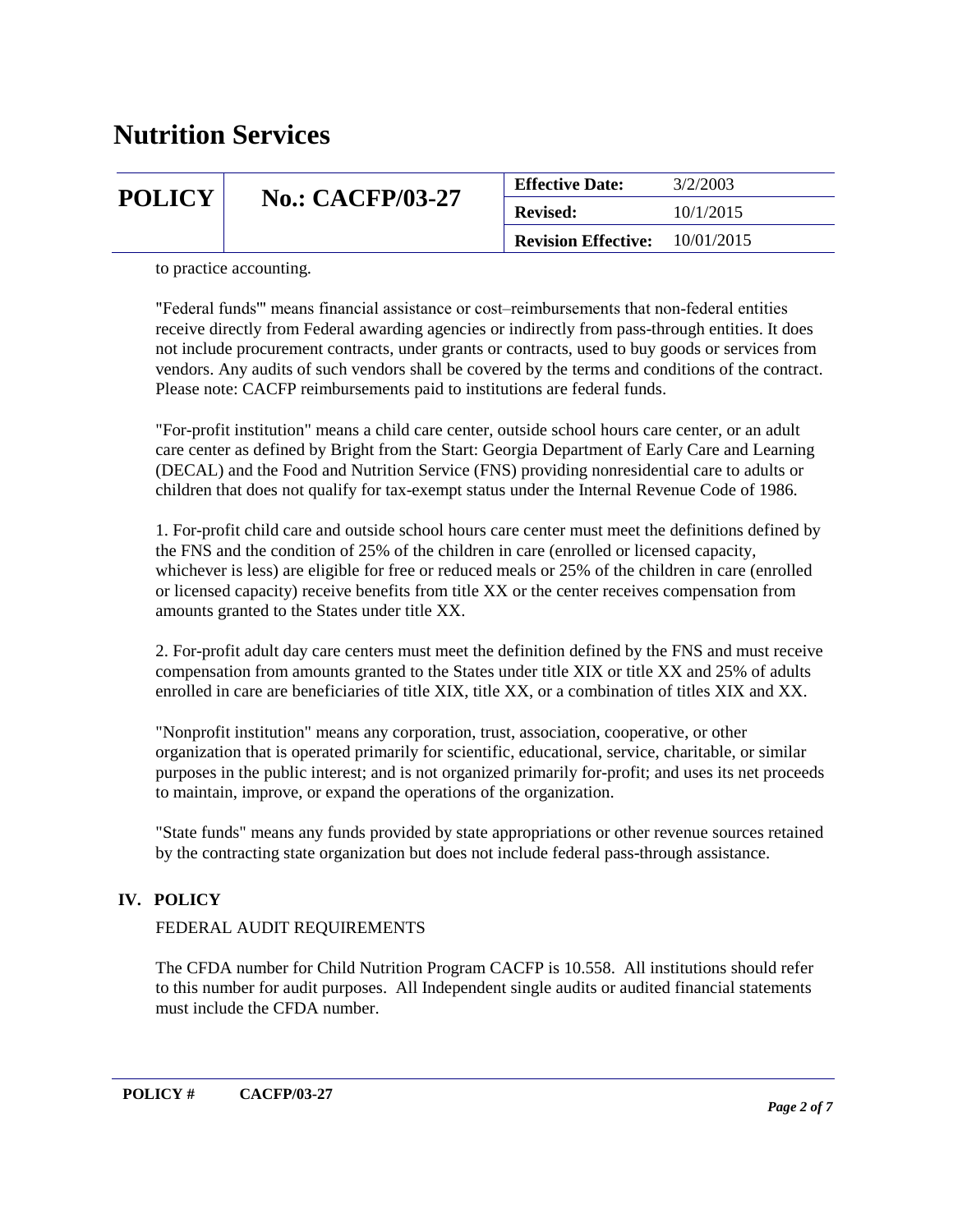| <b>POLICY</b> |                         | 3/2/2003<br><b>Effective Date:</b> |            |
|---------------|-------------------------|------------------------------------|------------|
|               | <b>No.: CACFP/03-27</b> | <b>Revised:</b>                    | 10/1/2015  |
|               |                         | <b>Revision Effective:</b>         | 10/01/2015 |

Nonprofit Institutions

Federal regulations require all non-profit institutions which expend \$750,000 or more in Federal funds per fiscal year to submit an audit report based on Governmental Accounting Standards and in compliance with 2 CFR § 200/OMB 2015 Compliance Supplement, to the Federal Audit Clearinghouse, Georgia Department of Audits and Accounts, and to Bright from the Start: Georgia Department of Early Care and Learning (DECAL). Although federal guidance request that audit reports be submitted within 9 months of the end of the institution's fiscal year, it is DECAL's policy that audit reports be submitted within 6 months of the end of the institution's fiscal year. The audit report must be completed by a licensed Certified Public Accountant (C.P.A.) in accordance with Generally Accepted Accounting Principles (GAAP) and should examine and verify the institution's financial activities, including Federal awards, and the institution's compliance with program regulations and policies for a defined period of time. The institution may submit one audit report completed by their licensed C.P.A. to DECAL. The audit report submitted to DECAL by the institution will be considered the final audit report.

#### For-profit Institutions

DECAL reserves the right to require for-profit institutions that expend \$750,000 or more in federal funds per fiscal year to submit a copy of an audit report based on Governmental Accounting Standards and in compliance with 2 CFR § 200/OMB 2015 Compliance Supplement to DECAL on a case-by-case basis. The audit report for for-profit organizations must follow the same requirements as previously described for non-profit organizations. DECAL will notify selected for-profit institutions if they are required to submit an audit report.

#### STATE AUDIT REQUIREMENTS

#### Nonprofit Institutions

Nonprofit Institutions that Expend \$100,000 or More in State Funds in their Fiscal Year

The Official Code of Georgia Annotated requires all nonprofit institutions that have expended \$100,000 or more in state funds during their fiscal year to submit an audit of the financial affairs and transactions of all of their funds and activities to the Georgia Department of Audits and Accounts and to DECAL within 6 months of the close of the nonprofit institution's fiscal year. The audit report must be completed by a licensed Certified Public Accountant (C.P.A.) in accordance with Generally Accepted Auditing Standards and GAAP. The institution may submit one audit report completed by their licensed C.P.A. to DECAL. The audit report submitted to DECAL by the institution will be considered the final audit report.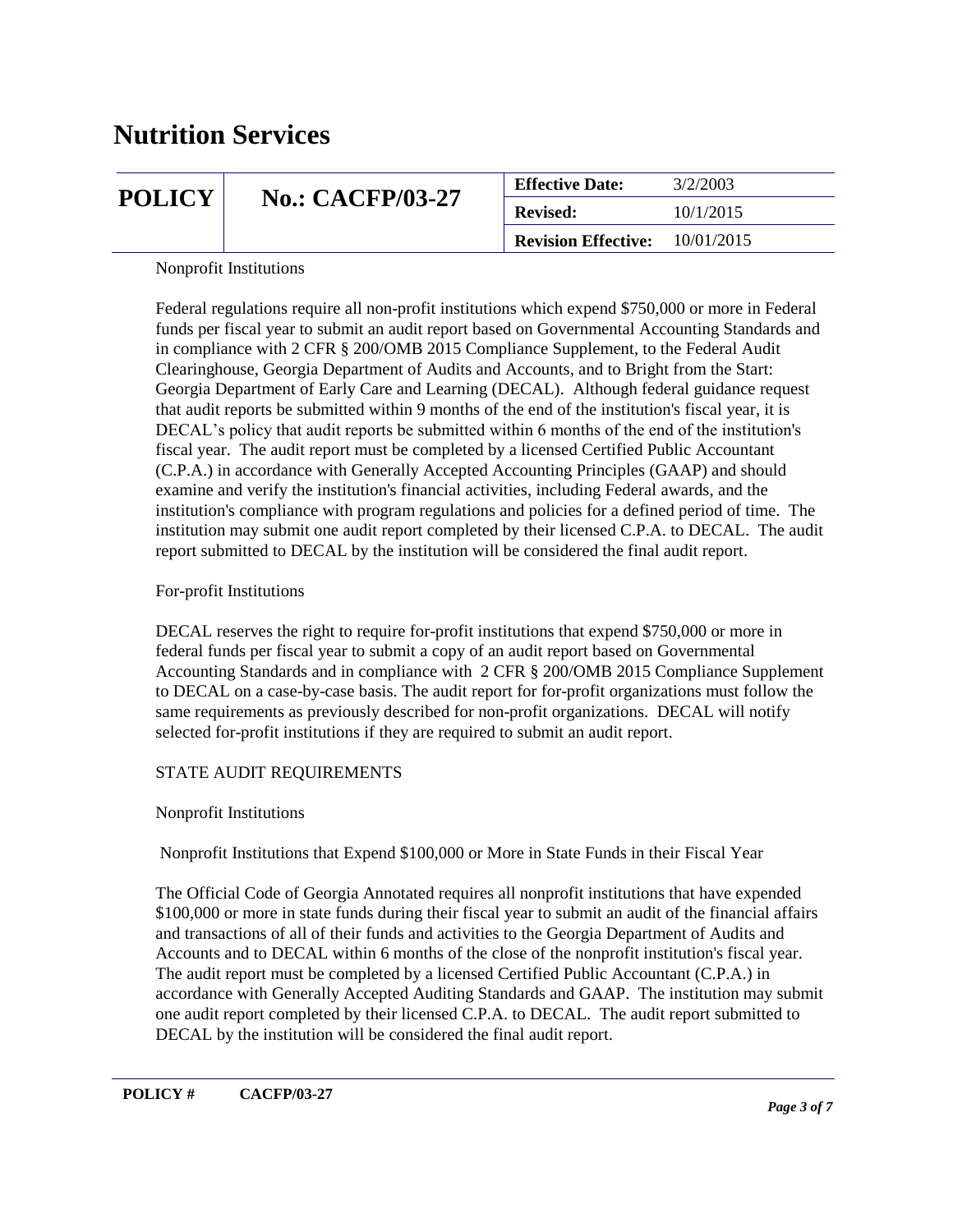| <b>POLICY</b> |                         | <b>Effective Date:</b>     | 3/2/2003   |
|---------------|-------------------------|----------------------------|------------|
|               | <b>No.: CACFP/03-27</b> | <b>Revised:</b>            | 10/1/2015  |
|               |                         | <b>Revision Effective:</b> | 10/01/2015 |

Nonprofit Institutions that Expend Between \$25,000 and \$100,000 in State Funds in Their Fiscal Year

Nonprofit institutions that expend between \$25,000 and \$100,000 in State funds in their fiscal year are required to forward a copy of their financial statements to the Georgia Department of Audit and Accounts and to DECAL within 6 months of the close of nonprofit institution's fiscal year. If the institution's annual financial statements are completed by a C.P.A., the CPA's report must be sent to the Georgia Department of Audits and Accounts and DECAL as well.

If the institution's annual financial statements are not completed by a C.P.A., the annual financial statements must be accompanied by the statement of the president or person responsible for the nonprofit organization's financial statements:

-stating the president's or other person's belief as to whether the statements were prepared on the basis of Generally Accepted Accounting Principles (GAAP), and if not, describing the preparation; and

-describing any respects in which the statements were not prepared on a basis consistent with the statements prepared from the preceding year.

Nonprofit institutions that receive funds from DECAL and meet the Federal audit requirements of the Single Audit Act Amendments of 1996 are required to submit audit reports and reporting packages performed in accordance with Office of Management and Budget regulations and in accordance with GAAP.

#### EXCLUSIONS

Some nonprofit institutions are excluded from this State audit report requirement. They are:

-Nonprofit institutions affiliated with the University System of Georgia which are organized primarily for the purpose of serving, soliciting, receiving, and investing gifts and donations in the name of the Board of Regents or individual units of the University System of Georgia or related programs and which expend less than \$25,000 in State funds per fiscal year;

-Nonprofit institutions affiliated with the State Board of Technical and Adult Education or with postsecondary technical schools operated under the state level management and operational control of the State Board of Technical and Adult Education which are operated primarily for the purpose of serving, soliciting, receiving, and investing gifts and donations for the board, such schools, or related programs and which expend less than \$25,000 in state awards; and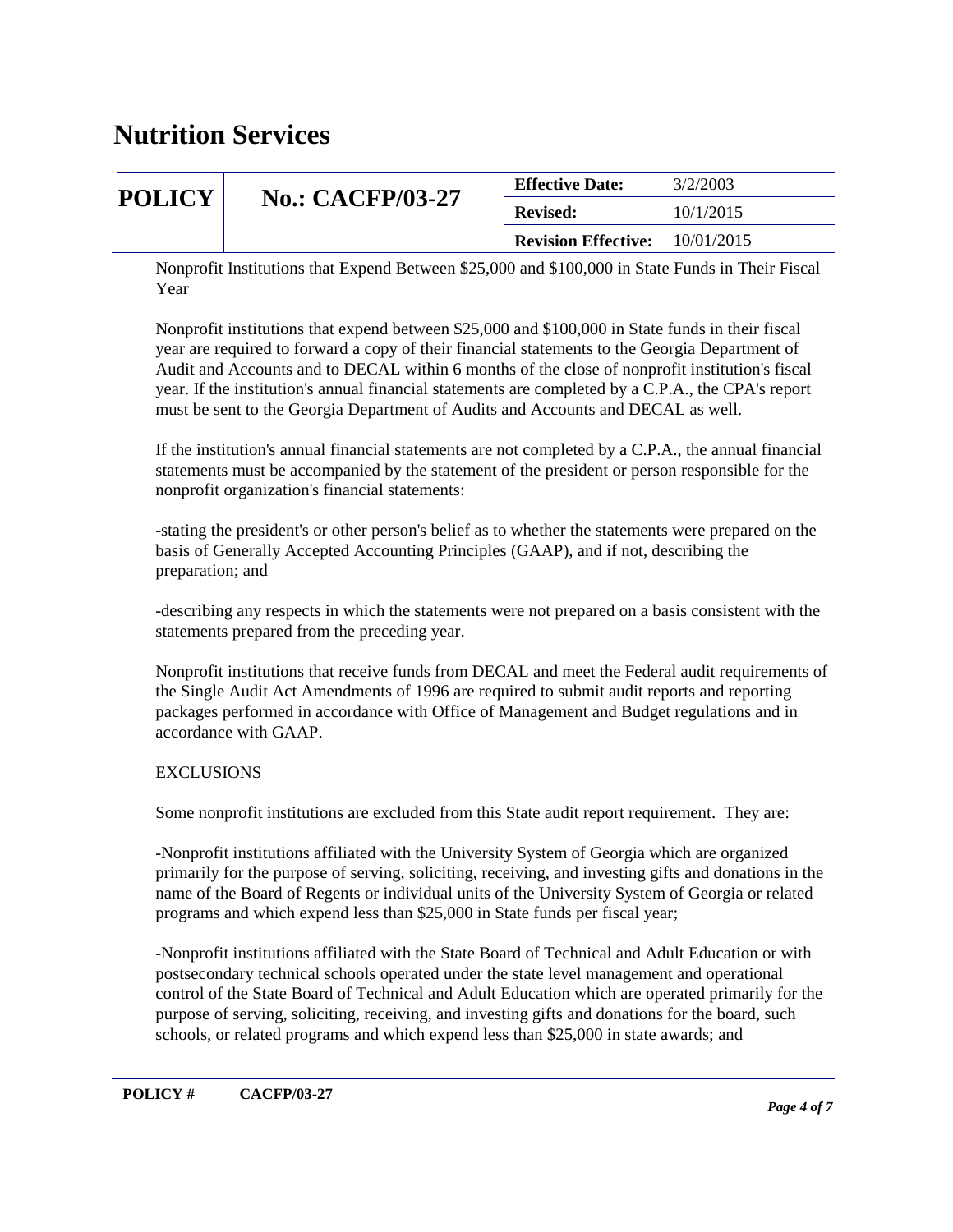|               |                         | <b>Effective Date:</b>     | 3/2/2003   |
|---------------|-------------------------|----------------------------|------------|
| <b>POLICY</b> | <b>No.: CACFP/03-27</b> | <b>Revised:</b>            | 10/1/2015  |
|               |                         | <b>Revision Effective:</b> | 10/01/2015 |

-Nonprofit institutions that expend less than \$25,000 in State funds per fiscal year.

For-profit Institutions

There are no state audit requirements for for-profit institutions.

Both Nonprofit and For-profit Institutions

Federal regulations state that a participating institution is seriously deficient if it fails to perform any of the financial and administrative responsibilities required by 7 C.F.R. 226. Failure of an institution to submit the audit report required by Federal regulations or DECAL within 6 months of the end of the institution's fiscal year will result in DECAL declaring the institution seriously deficient. Failure of a non-profit institution to submit the audit report or financial statements required by State regulations within 6 months of the end of the institution's fiscal year will result in DECAL declaring the institution seriously deficient. If timely corrective action is not taken to fully and permanently correct the serious deficiency, DECAL will propose to terminate the institution's agreement and disqualify the institution and the responsible principals and responsible individuals. The institution and its responsible principals and individuals will also be placed on the National Disqualified List. Institutions, principals, and individuals that are placed on the National Disqualified List are not permitted to participate in the CACFP or Summer Food Service Program (SFSP) in any capacity. (See CACFP/00-9 Corrective Action for and Termination from the CACFP for New, Participating, and Renewing Institutions)

Nonprofit institutions applying to or participating in the CACFP are only required to submit one audit report to meet both Federal and State audit requirements. For-profit institutions applying to or participating in the CACFP, upon request, are required to submit an audit report that meets the Federal requirements to DECAL. Institutions should submit the highest level audit report that is required by Federal and/or State guidelines outlined above and should also adhere to the strictest deadline of the reports that they are required to submit according to Federal and/or State guidelines. It is also important to note that the cost of an any audit is not an allowable cost to CACFP if it is not required by Federal regulations. Therefore, institutions that have an audit performed, which was not required based on the federal threshold amount can not charge audit costs to the CACFP.

Institutions applying to or participating in the CACFP are responsible for ensuring they are knowledgeable of and meet all of the Federal, State, and local reporting requirements required by law. Institutions applying to or participating in the CACFP should consult the appropriate State and Federal regulations along with a licensed C.P.A. to ensure they are in compliance with Federal and State requirements at all times.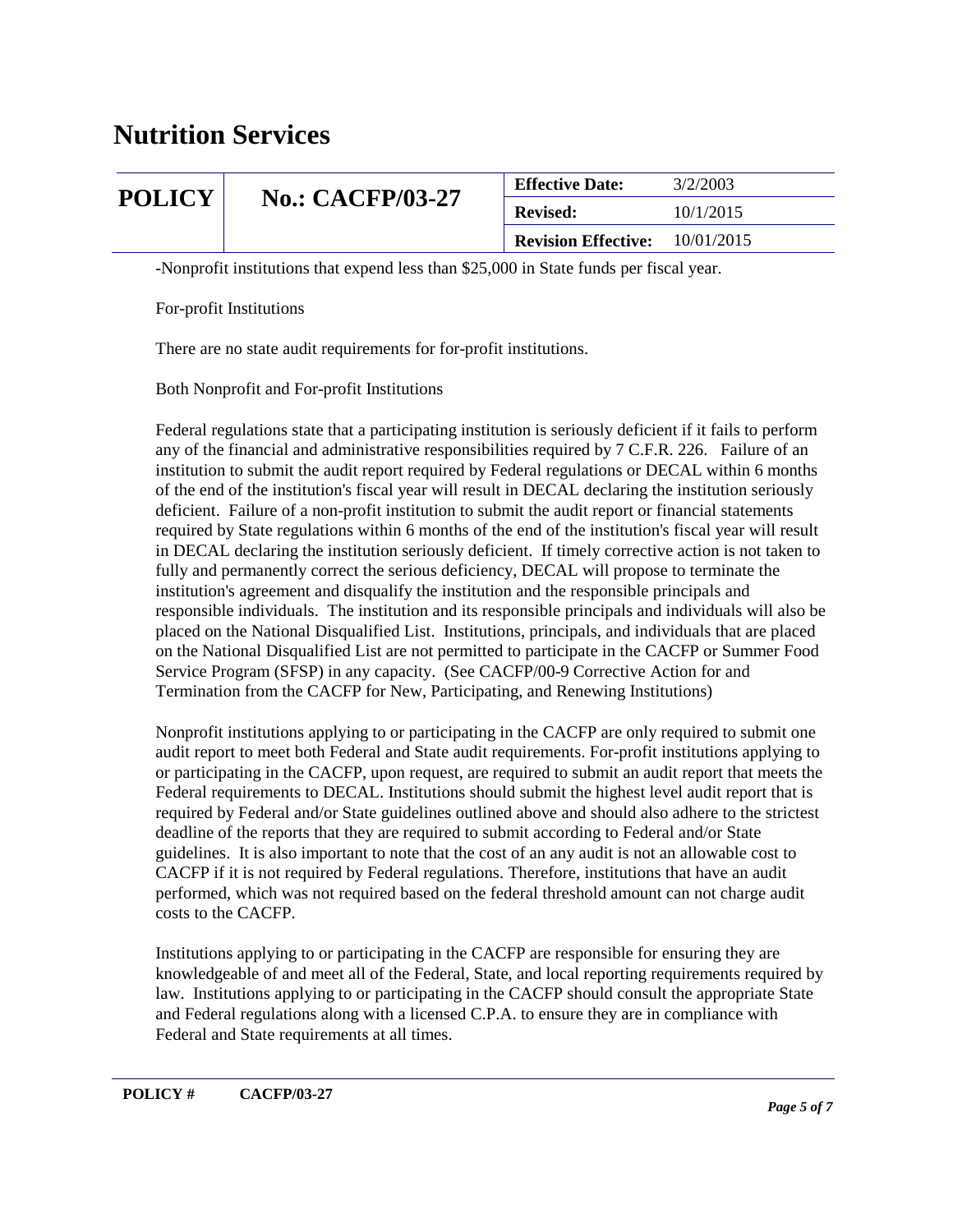## **POLICY | No.: CACFP/03-27**

| <b>Effective Date:</b>                  | 3/2/2003  |
|-----------------------------------------|-----------|
| <b>Revised:</b>                         | 10/1/2015 |
| <b>Revision Effective:</b> $10/01/2015$ |           |
|                                         |           |

#### **V. PROCEDURE(S)**

#### FEDERAL AUDIT REQUIREMENTS

Nonprofit Institutions

To ensure compliance with Federal regulations, all non-profit institutions that expend \$750,000 or more per fiscal year or more in Federal funds must ensure they submit an audit report to the Federal Audit Clearinghouse, Georgia Department of Audits and Accounts, and to DECAL's Audits and Compliance Division (Nutrition Services) within 6 months of the end of the institution's fiscal year.

#### For-profit Institutions

To ensure compliance with DECAL policies, when requested, for-profit institutions that expend \$750,000 or more per fiscal year must submit an audit report to DECAL's Audits and Compliance Division within 6 months of the end of the institution's fiscal year. DECAL will notify selected for-profit institutions if they are required to submit an audit report.

#### STATE AUDIT REQUIREMENTS

#### Nonprofit Institutions

To ensure compliance with State regulations, all non-profit institutions which expend \$100,000 or more in State funds annually must submit an audit of the financial affairs and transactions of all of their funds and activities to Georgia Department of Audits and Accounts and to DECAL's Audits and Compliance Division (Nutrition Services) within 6 months of the close of the nonprofit institution's fiscal year.

To ensure compliance with state regulations, nonprofit institutions that expend between \$25,000 and \$100,000 in state funds annually, must ensure they submit a copy of their financial statements to the Georgia Department of Audits and Accounts and to DECAL's Audits and Compliance Division (Nutrtion Services) within 6 months of the end of the institution's fiscal year. All nonprofit institutions participating in the CACFP should follow DECAL's record keeping policy (See CACFP/02-18 Record keeping Requirements for the CACFP) to ensure that all of the documentation necessary for the C.P.A. to perform a complete and accurate audit is available and provided to the C.P.A. in a timely manner. This will help ensure timely submission of the audit report and/or financial statements to DECAL.

Failure of a nonprofit institution or when requested, a for-profit institution, to submit the audit report required by Federal regulations within 6 months of the end of the institution's fiscal year